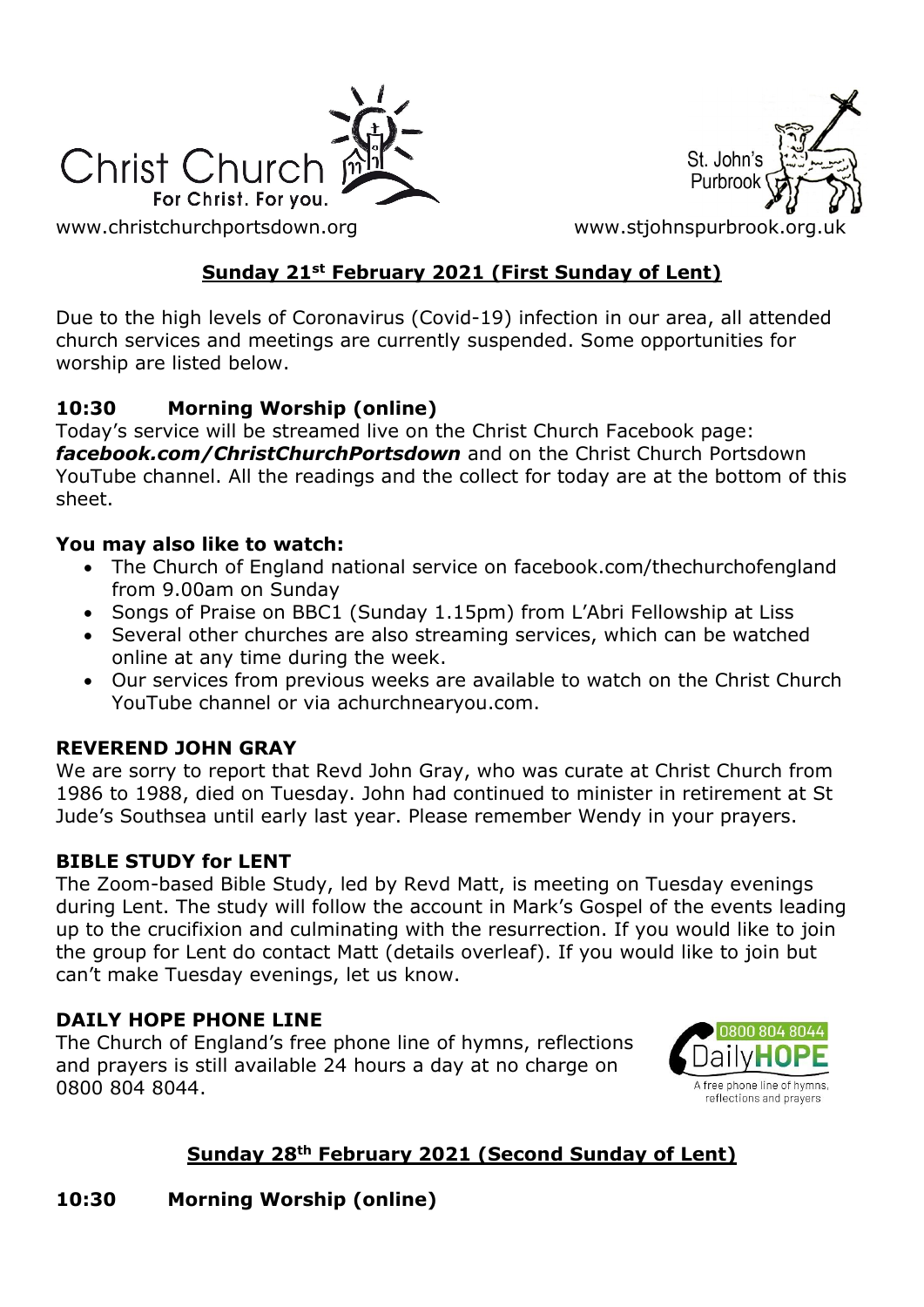**Taking part:** If you would like to contribute a reading or prayers to one of our online services (and are able to record your contribution) then please get in touch with Andy.

#### **MAGAZINE – PORTSDOWN POST**

The Christ Church magazine continues to be available online at christchurchportsdown.org/more/magazine . Thanks to Ruth Fowler, who edits the magazine each month. She would welcome articles for inclusion at [magazine@christchurchportsdown.org](mailto:magazine@christchurchportsdown.org) .

#### **MISSION OF THE MONTH**

Christ Church's Mission of the Month for February is CMS. We support Bev Richardson's ministry at Colegio San Andres, a Christian school in Asuncion, founded by missionaries and part of the Anglican Diocese of Paraguay. You can catch up with Bev's work and, if you wish, donate to support her, at [churchmissionsociety.org/people-in-mission/bev-richardson/](https://churchmissionsociety.org/people-in-mission/bev-richardson/)

#### **PLEASE PRAY**

- for spiritual renewal during Lent
- for those who work in our hospitals and other frontline settings
- for all facing illness, loneliness or mourning during this difficult time

|                                     | <b>CONTACTS</b>                                                                                        |  |
|-------------------------------------|--------------------------------------------------------------------------------------------------------|--|
| <b>Vicar</b>                        | <b>Revd Andy Wilson</b> (day off Monday)<br>vicar@christchurchportsdown.org<br>purbrookvicar@gmail.com |  |
| <b>Associate</b><br><b>Minister</b> | <b>Revd Laura Cameron</b><br>revdlauracameron@gmail.com                                                |  |
| Curate                              | <b>Revd Matt Grove</b> (day off Friday)<br>matt.grove@christchurchportsdown.org                        |  |
| <b>Churchwarden</b><br><b>CCP</b>   | <b>Stephen Anderson</b><br>stephen.anderson@christchurchportsdown.org                                  |  |
| <b>Churchwarden</b><br><b>CCP</b>   | <b>Karina Golledge</b><br>thegolledges@btinternet.com                                                  |  |
| <b>Administrator</b>                | <b>Emma Evans</b><br>parish.office@christchurchportsdown.org                                           |  |
| <b>Hall Manager</b><br><b>CCP</b>   | Jacqui Wilson<br>hall.manager@christchurchportsdown.org                                                |  |
| Website                             | <b>Matt Doe</b><br>webmaster@christchurchportsdown.org                                                 |  |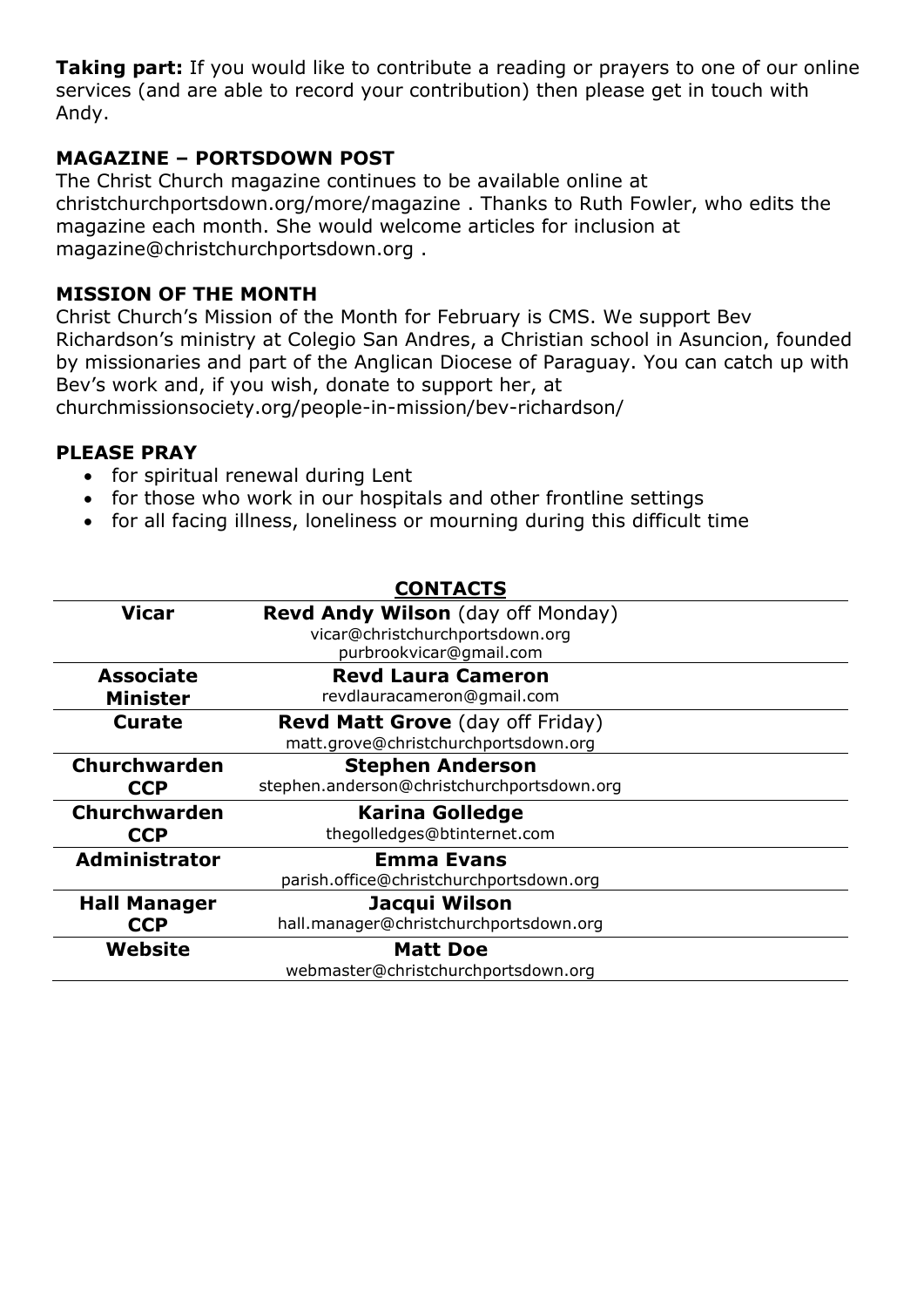# **Sunday 21 February 2021**

First Sunday of Lent

# **Collect**

Heavenly Father, your Son battled with the powers of darkness, and grew closer to you in the desert: help us to use these days to grow in wisdom and prayer that we may witness to your saving love in Jesus Christ our Lord.

## **Genesis 9:8–17**

<sup>8</sup> Then God said to Noah and to his sons with him, <sup>9</sup> 'As for me, I am establishing my covenant with you and your descendants after you,  $10$  and with every living creature that is with you, the birds, the domestic animals, and every animal of the earth with you, as many as came out of the ark.  $11$  I establish my covenant with you, that never again shall all flesh be cut off by the waters of a flood, and never again shall there be a flood to destroy the earth.'  $12$  God said, 'This is the sign of the covenant that I make between me and you and every living creature that is with you, for all future generations:  $13$  I have set my bow in the clouds, and it shall be a sign of the covenant between me and the earth.  $14$  When I bring clouds over the earth and the bow is seen in the clouds,  $15$  I will remember my covenant that is between me and you and every living creature of all flesh; and the waters shall never again become a flood to destroy all flesh. <sup>16</sup> When the bow is in the clouds, I will see it and remember the everlasting covenant between God and every living creature of all flesh that is on the earth. $17$  God said to Noah, 'This is the sign of the covenant that I have established between me and all flesh that is on the earth.'

# **Psalm 25:1–9**

 $1$  To you, O Lord, I lift up my soul; O my God, in you I trust; let me not be put to shame; let not my enemies triumph over me. <sup>2</sup> Let none who look to you be put to shame, but let the treacherous be shamed and frustrated. <sup>3</sup> Make me to know your ways, O Lord, and teach me your paths. <sup>4</sup> Lead me in your truth and teach me, for you are the God of my salvation; for you have I hoped all the day long.  $5$  Remember, Lord, your compassion and love, for they are from everlasting. <sup>6</sup> Remember not the sins of my youth or my transgressions, but think on me in your goodness, O Lord, according to your steadfast love.<sup>7</sup> Gracious and upright is the Lord; therefore shall he teach sinners in the way.  $8$  He will guide the humble in doing right and teach his way to the lowly. <sup>9</sup> All the paths of the Lord are mercy and truth to those who keep his covenant and his testimonies.